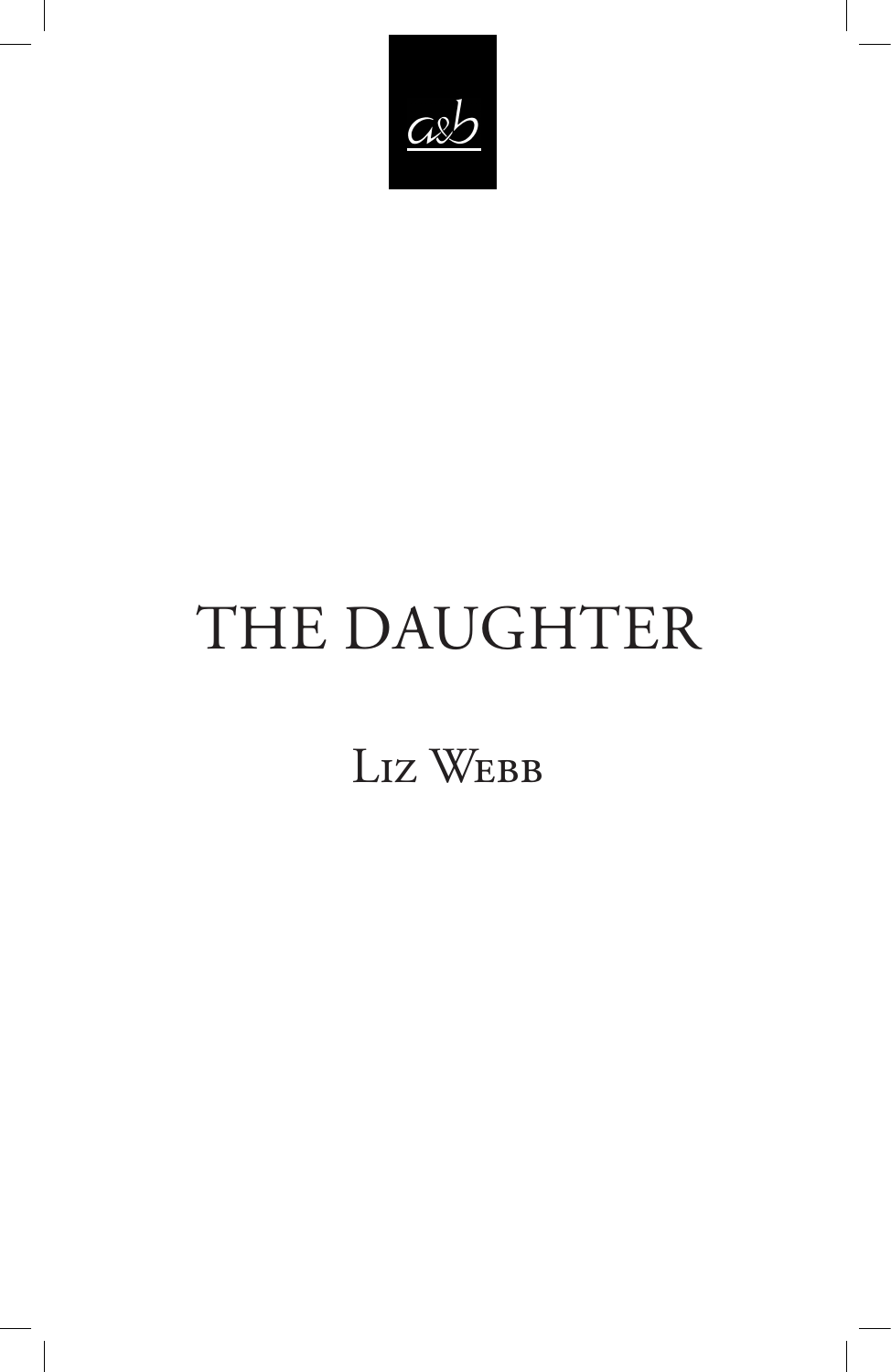*For Andy and Archie*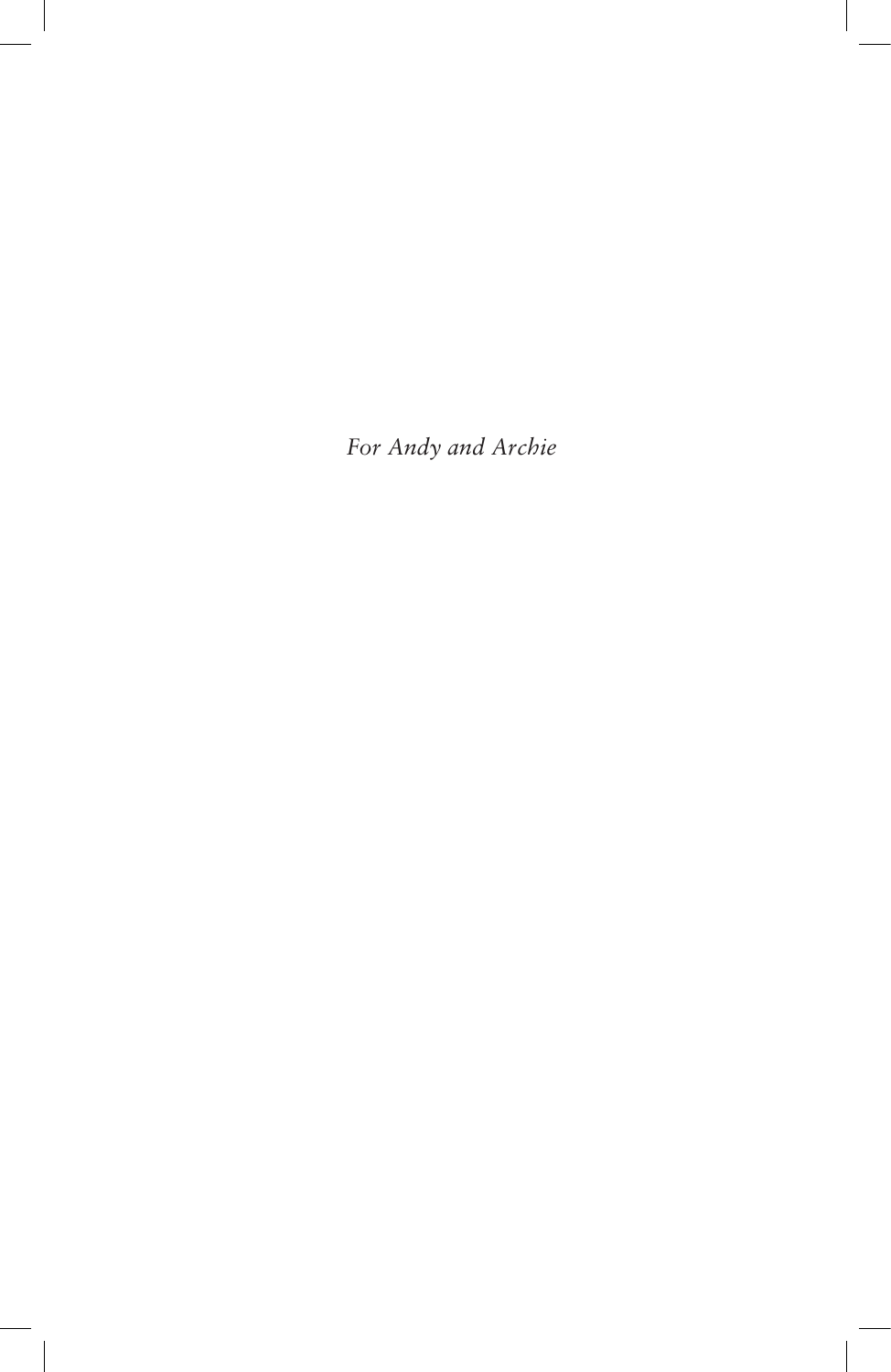And the Lord God commanded the man, saying, Of every tree of the garden thou mayest freely eat: But of the tree of the knowledge of good and evil, thou shalt not eat of it: for in the day that thou eatest thereof thou shalt surely die.

**Genesis 2:16–17**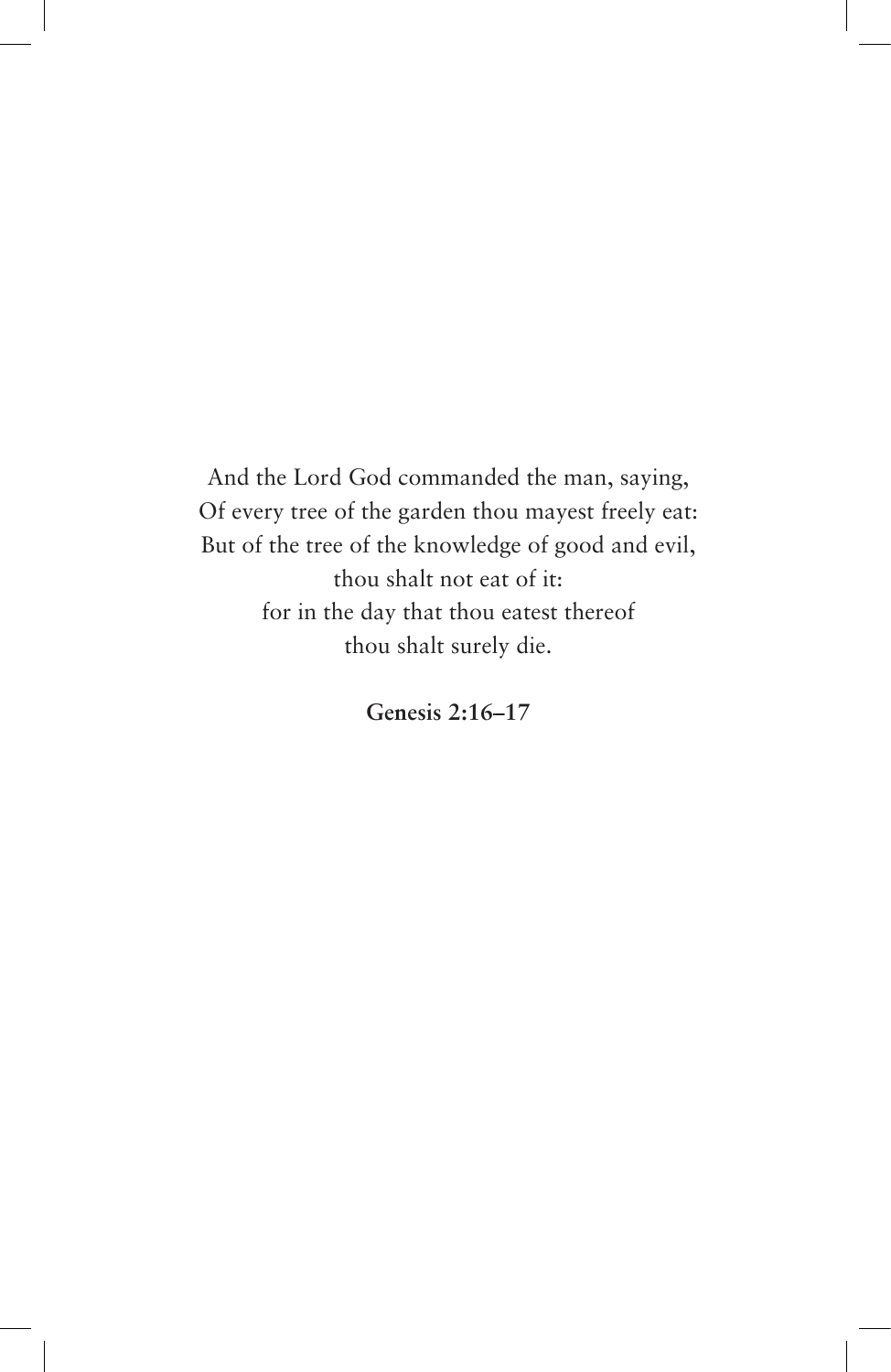## CHAPTER ONE

Normal people don't eat raw quince. But I sink my teeth into the smooth skin of a fat yellow specimen, and the astringency of the hard pulp floods my mouth, making me grimace. I plucked this one from the tree in Dad's front garden at around 2 a.m. last night, as I followed his stretcher to the ambulance. It's been touch and go, but Dad's stable this morning, dozing in his high, precisely made hospital bed. The view's spectacular up here on the ninth floor of University College Hospital, but Dad's oblivious. I lean my forehead on the big wrap-around corner window and fog it with a wet circle of quince spittle.

'Where's Feynman?' Dad says suddenly.

I plaster on a smile and turn to face him.

'He's at your house,' I say.

'Have you walked him?'

'Yes, I walked him round the block this morning.' Dad nods.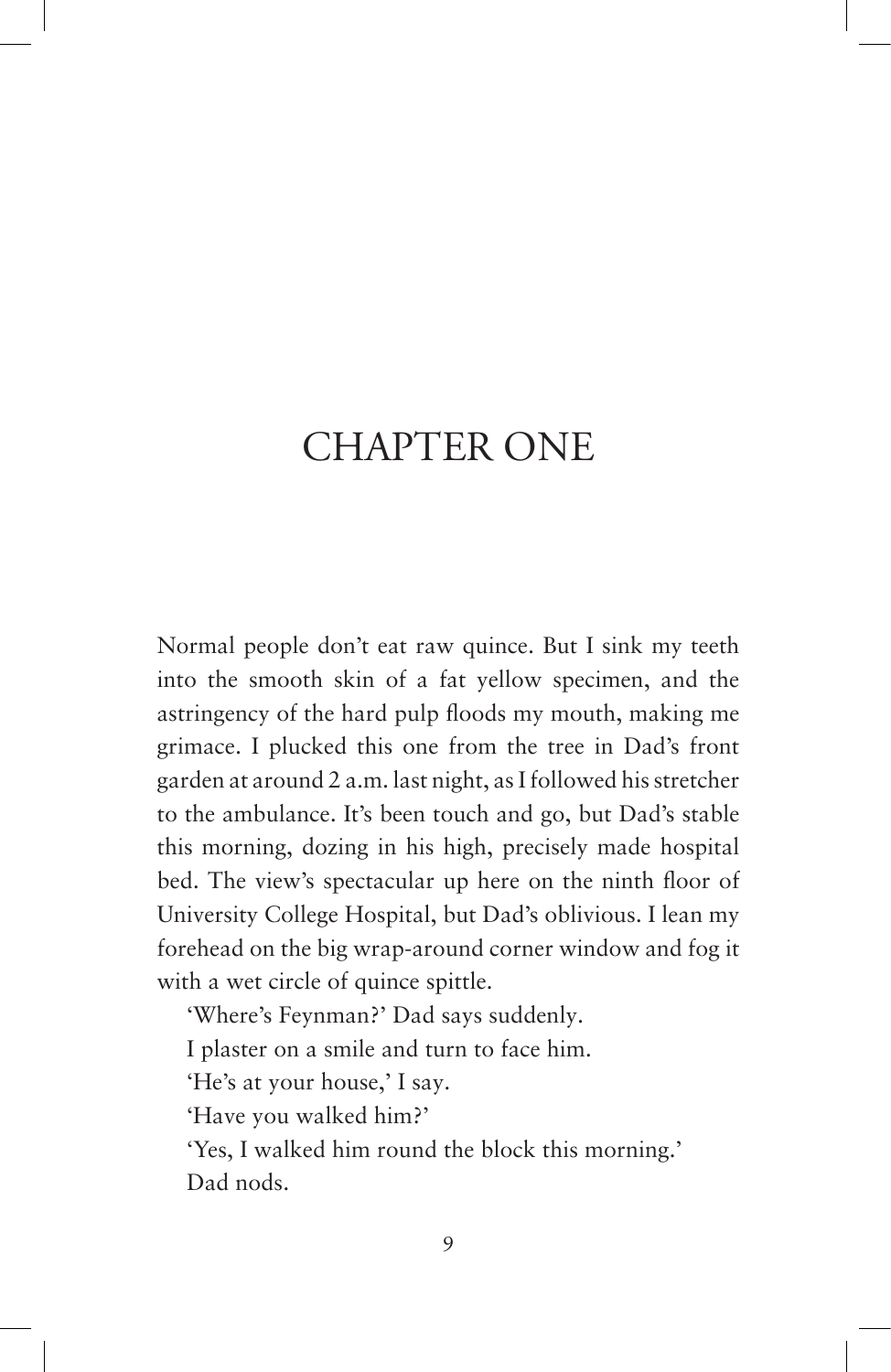I lift a scratched plastic cup from Dad's untouched lunch tray and position the bendy straw by his mouth.

'Where's Feynman?' Dad repeats.

'He's dead,' I mumble.

'When did he die?'

'Twenty-three years ago.'

Dad nods again.

As I replace the cup on the easy-wipe table over the bed, I glance across at the motionless old man in the bed opposite and the perspiring woman sitting beside him, sheathed in thick woolly tights, despite it being mild for September.

'Where's Feynman?' Dad repeats, yet again.

'Who's Feynman?' I snap.

'Our dog!'

'I've never heard of him.'

With this last exchange, I see panic in Dad's watery eyes. Christ. So what if we've had this same conversation ten times this morning. My brittle, bruised Dad still engages for the fifteen seconds that these conversations take place. Swiping my arm across my face leaves a watery snail's trail of my tears.

Feynman was a gorgeous golden Labrador that my brother Reece and I had when we were growing up. He was named after Dad's hero, the jovial quantum physicist Richard Feynman. Both Feynmans are long dead. Both coincidentally succumbing to kidney failure. Feynman the physicist died in 1988, his final words being that dying was boring. Watching Dad's disintegration over the last six months since I moved in with him, I can only agree wholeheartedly. For me anyway. Given Dad's goldfish mind, he's either completely unaware of his impending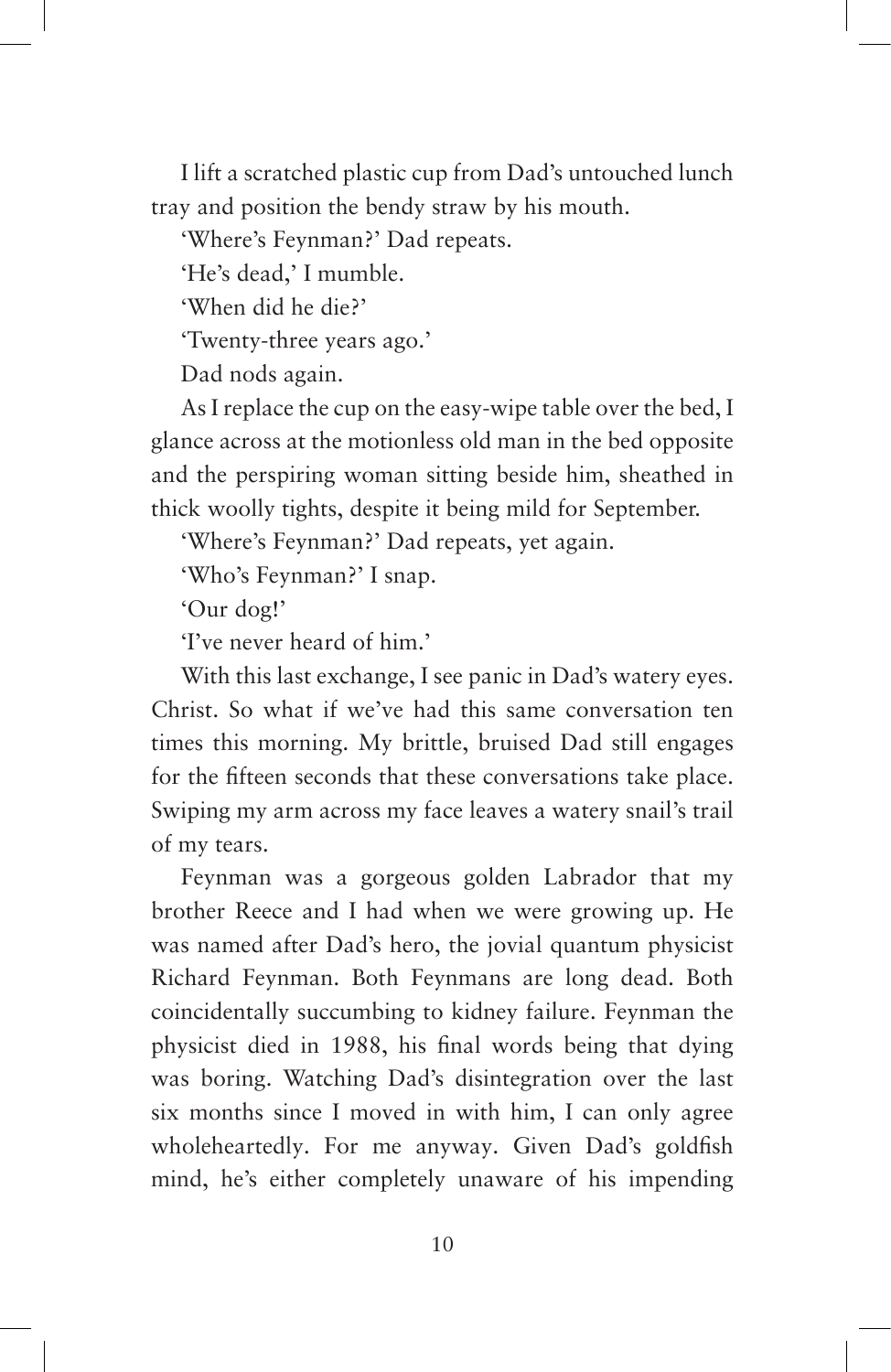death or it comes as a horrible shock daily. I really hope it's the former. Reece, always my opposite, would hope for the latter.

Feynman the dog died in 1996, as a result of canine kidney failure. This was precipitated, according to our bastard of a vet, by 'poor oral hygiene', despite my religious commitment to brushing his drool-coated teeth. After Feynman was peacefully put to sleep by the vet, we held a family funeral in the garden. I wore one of the many black knee-length T-shirts I sported at fourteen as I threw Feynman's favourite (and clearly redundant) teeth-cleaning chew toy into the grave. Reece, dashing in the new designer suit that Mum had recently got him for his eighteenth, threw in a Snoop Dogg album. Dad, his hands plunged into his maroon cardigan's pockets, wept at the wrenching loss of his beloved companion. And my beautiful mum, stunning in a tight black dress, leant on Dad's shoulder for balance, as her vertiginous, red-soled stilettos sank into the grass. It all felt so traumatic at the time – but then I had no idea of the jamboree of hatred and accusations that would, just three weeks later, constitute Mum's funeral.

'How he doing?' calls Woolly Tights woman from the other side of the pristine ward, indicating Dad.

'M-mm,' I grunt, with a shake of my head, hoping that if I don't make eye contact, she'll leave me alone. Just my luck that Dad's bed is opposite the only other bed, on this fully occupied eight-bed ward, to have a visitor.

'Your dad?' she enquires.

'Mmm.' 'Dementia?'

'Mmm.'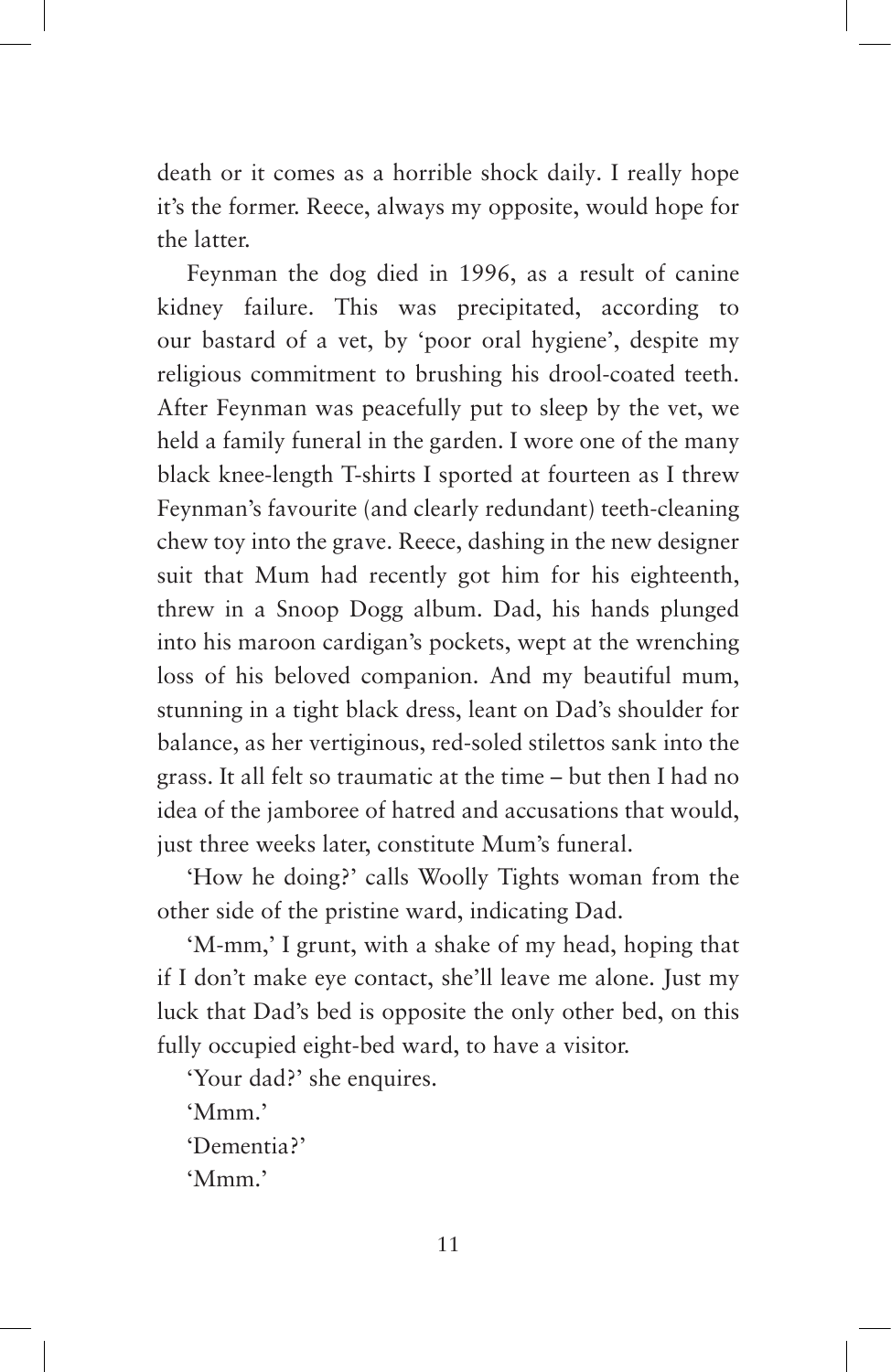'Just like my dad,' she says, gesturing to hers. She speaks in a heavy accent I can't place. Her dad is unresponsive, lying under a non-regulation bedspread of yellow, green and red stripes, which looks garishly out of place alongside the other seven blue-blanketed beds.

How has my vibrant, athletic dad joined this male cloister of reverie?

'Is terrible thing, dementia,' she continues, 'cuts people off.'

'Mmm.'

How many 'mmm's will it take to cut her off?

She'd be horrified if I blurted out that dementia is not in fact all bad. But it does have one dark upside for Dad: he doesn't remember much of the last twenty-three years. He's often time-travelling back to when Mum was still alive; when I collected interesting pebbles, not nervous tics, and when Reece only called Dad deranged for saying Spurs could win the league.

Anyway, Dad's got bigger problems. When the paramedics arrived at his house last night, he was spreadeagled at the bottom of the stairs, barely breathing, his left arm bent under him at an unnatural angle. This morning, I was told that he's snapped his collarbone, but he's so old they'll just let it fuse wonky; also that it's too soon to tell if his present confusion is concussion or just his regular dementia; and worst of all, though nothing to do with the fall, his doctor was surprised that, as his carer, I was unaware of Dad's advanced prostate cancer. It's beyond hope of treatment, but they've put him on morphine as they think he's in considerable pain.

'Nice pear?' enquires Woolly Tights, gesturing at the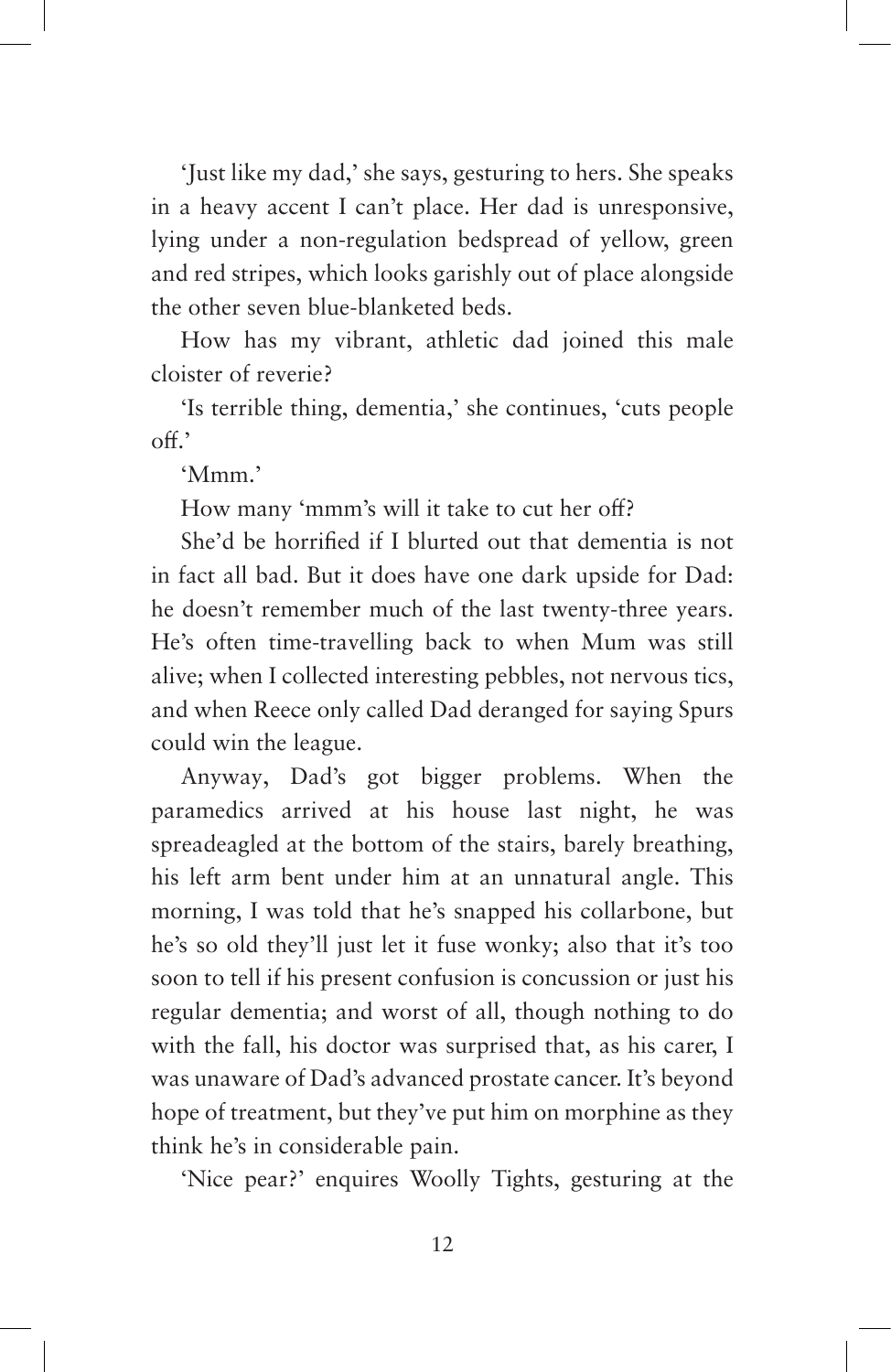quince I'm munching. She's got the same pointy nose as her unresponsive dad. They're like Mr Pointy Nose and Miss Pointy Nose in a set of Happy Families cards. I'm not part of a recognisable family set. I've inherited Dad's once-brown hair, but not his original fine features or his tight cyclist's body. I've never looked like either of my parents – not my handsome, wiry dad, nor my beautiful, willowy mum – although the pressure of hiding my shameful secrets this year has jettisoned more than half my body weight, and I'm occasionally disconcerted to catch Mum in my silhouette in a shiny shop window.

'The pear?' Woolly Tights repeats, her little white boots squeaking on the lino as she swivels towards me. 'Is juicy? I get all my fruit at market. To feel before I buy.'

'Mmm,' I respond.

'Got any more?' she asks, still upbeat despite my wall of 'mmm's.

'M-umm,' I say, shaking my head.

I've got four more in my bag, but why make her day even worse. These aren't sweet, juicy pears; these are hard, nasty quinces. Quince is usually only eaten cooked. In gooey pink jam, which no one in their right mind would choose if strawberry, raspberry or any-bloody-berry was available as an alternative. Raw quince is even more disgusting. And this is especially unpalatable as it's early season. But I've been impatiently watching these growing in Dad's front garden over the last six months, desperate for them to ripen as they remind me so much of Mum. She was a terrible cook, but every autumn she would announce 'the crops are in!', theatrically wrap a scarf around her head and make a big pantomime of 'harvesting' our quince with a wicker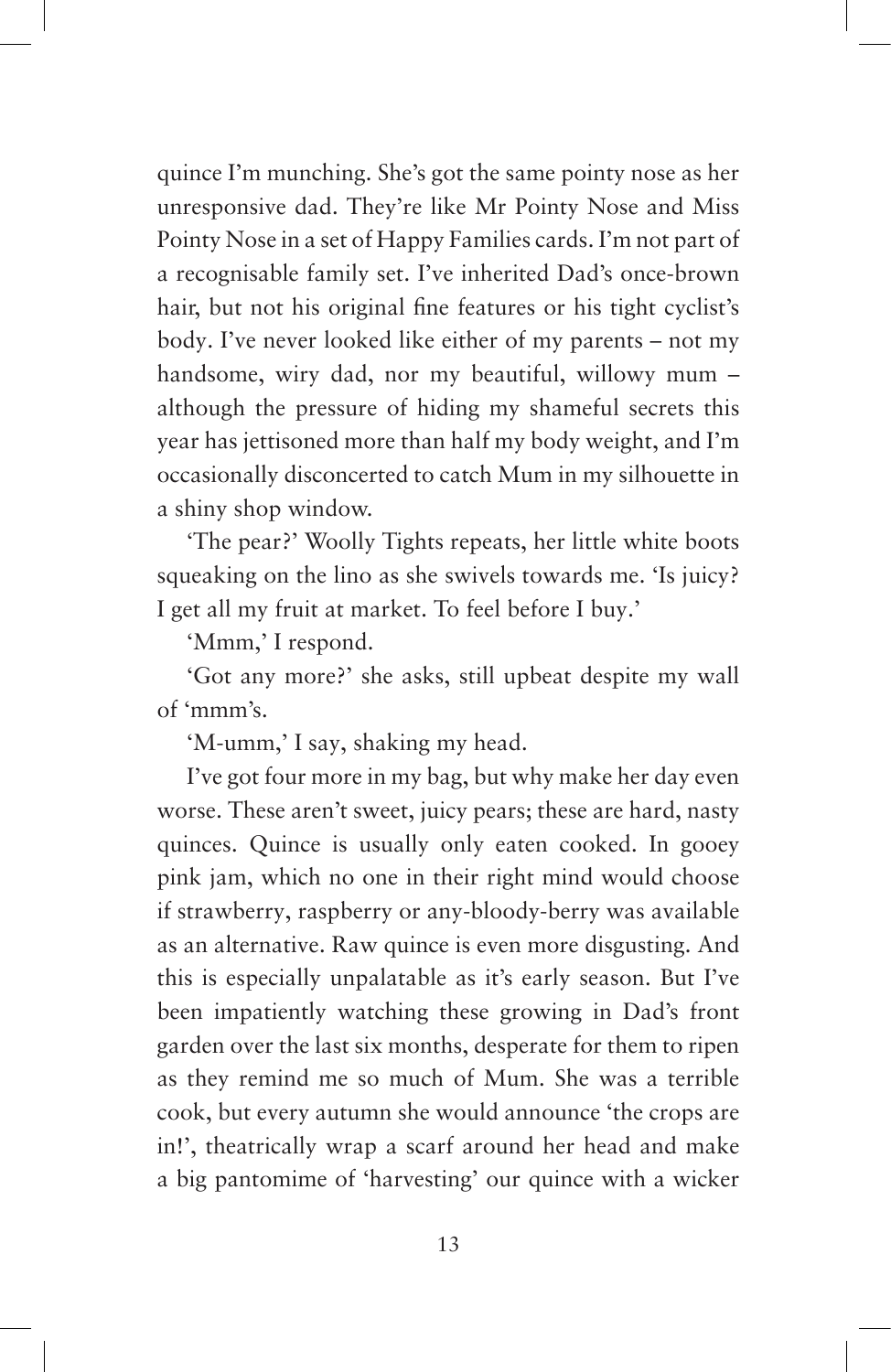basket. Then she'd stack them carefully for a few weeks to mellow, constantly checking, like they were fragile treasure, and finally, wearing a ridiculous frilly apron and singing along to the radio, she'd spend hours boiling them with mountains of sugar to make vats of jam.

I've no desire to produce that slimy concoction but to connect with my vibrant, larger-than-life mum I relish eating this quince raw. It makes me feel – here – in this moment: the taut skin splitting under my front teeth; the granular flesh crumbling as it rolls around my mouth like cement in a mixer; the bitter juice stinging my cracked lips and searing my dry throat. I should market this experience as a shortcut to that mindfulness crap.

'Hen,' Dad mumbles as he flails his right hand out, banging the table, spilling the water and sending shrivelled peas in all directions.

'Careful, Dad. No hens here, just me,' I say as I roll the table further down the bed so he doesn't hurt himself.

'Een,' he continues, staring at me intently.

'I don't understand, Dad. What are you saying?' I lean in, inhaling soap and gravy.

'Jen.'

Oh. This is new. I guess my weight loss has confused his poor vision.

'No, Dad, I'm not Mum. I'm Hannah. Han-nah.'

'Sorry,' he rasps.

'It's OK, you don't need to—'

'I'm so sorry, Jen,' he says, reaching for me. I jerk away, unnerved that he's touching me as if I'm Mum. But as a loosened tendril of my hair flicks across my face, I realise it's the longest it's ever been. Mum's length. I had a short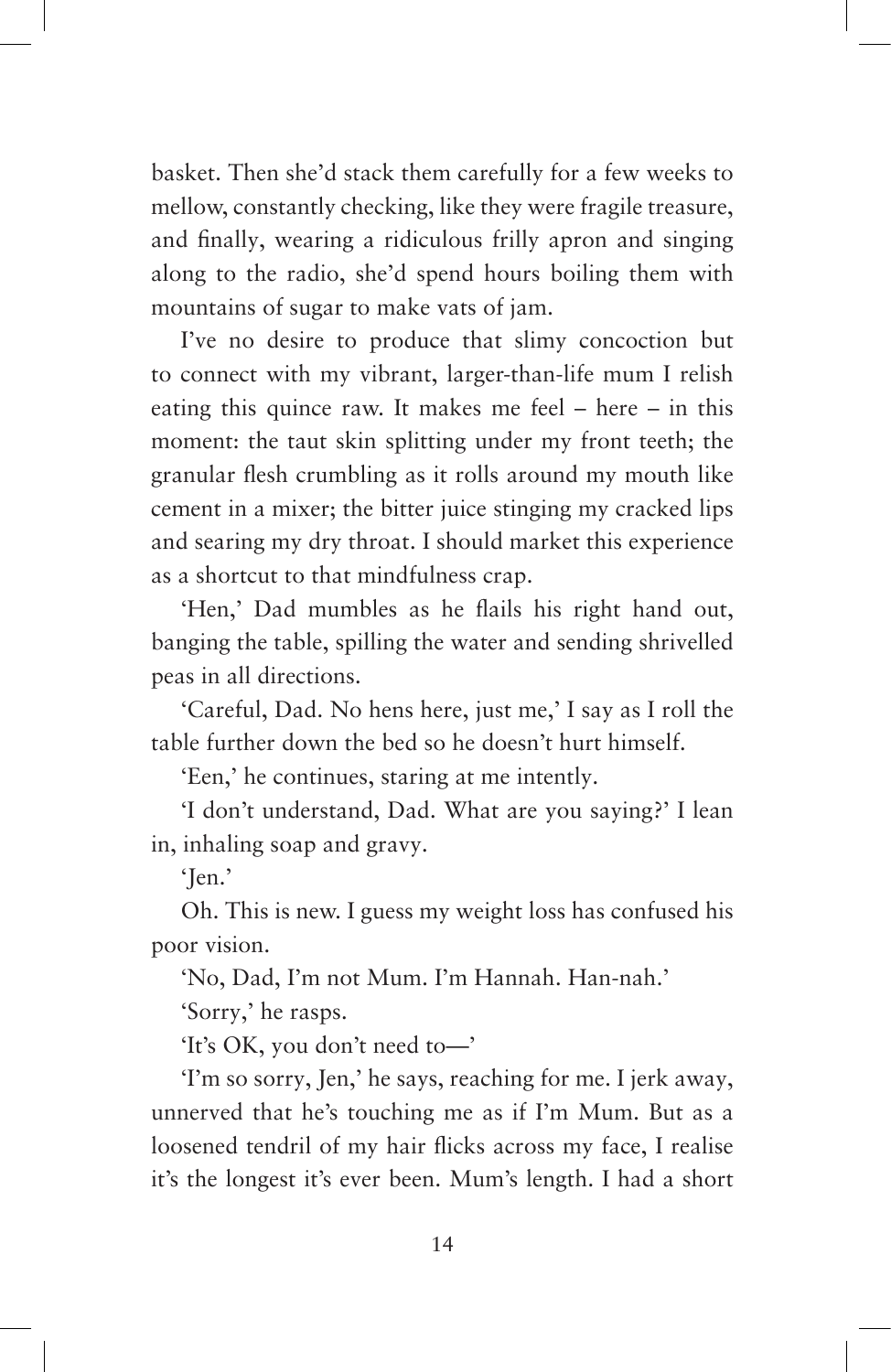brown bob as a child, razored it army-short after Mum's death and then rattled through shaved, permed, green, blue and spiky tiger stripes as I tried to get a grip on my spiralling life with drastic rebranding. But since embracing the course of least resistance, I've got a brown version of Mum's long blonde hair. Combined with my pronounced weight loss, it's clearly working like a Mento sweet dropping into the Diet Coke of Dad's mind, foaming out a splurge of locked-in memories.

'Sorry for what?' I murmur. Flattered that Dad could possibly mistake nervous, twitchy me for my confident, charismatic mum, I momentarily indulge the outlandish idea and my usually hunched stance softens into her loose-limbed ease. Moving like her, whilst simultaneously inhaling the exotic scent of quince coming from my bag, sparks an intense visceral memory of Mum feeding Dad some of her quince jam with one of her little ornate crested spoons. He'd laughed and inadvertently spat some out, making her throw back her head, her long blonde hair flying out and her high-pitched laugh exploding out of her, sounding like a yelping fox. Reece and I had rolled our eyes at her antics, but she'd kept on spooning the jam into our spluttering dad like she was a busty, disapproving matron doling out medicine. Soon all of us were crying with laughter, clutching ourselves and begging her to stop.

I miss her antics. Miss the way she ignited a room. Miss who I used to be around her. Time hasn't healed me. It's just hardened me.

'Aaagh,' cries Dad. His thin lips part, his tiny pupils expand into black counters, and the trace of colour in his cheeks washes away to grey clamminess.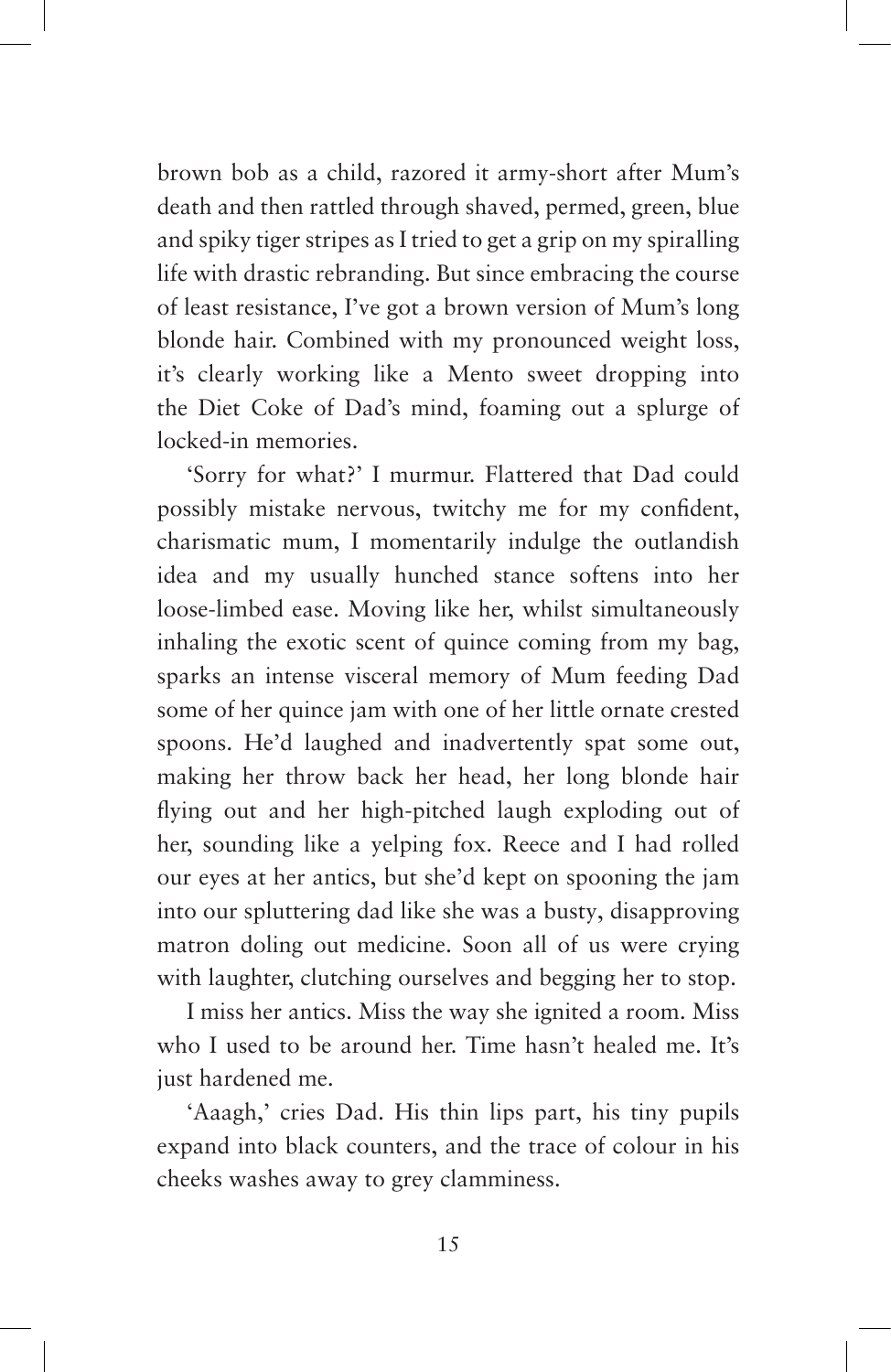I gently pat his good shoulder, feeling his birdlike frame under his worn striped pyjamas.

'It's OK, Dad, everything's OK.'

He breaks into a broad smile.

Except it isn't a smile.

It's a grimace. His thin skin stretches taut around his open mouth; his yellow teeth bare; his tongue sticks out, pointy and reptilian.

Thoughts of Mum have induced a heart attack.

'Help, please help us,' I shout.

But as I step away, his right arm shoots out and he grabs my upper arm with uncanny force. His ragged fingernails scratch me as he lurches up, spittle dripping down his chin, and as he rises, I'm simultaneously yanked towards him and our foreheads clash. The searing pain makes me lose my footing, and I collapse onto the bed, jarring my elbows. I try to right myself, but Dad's pushing down on me, his nails ripping into my arm.

'Jen,' he pleads.

'Stop it, Dad,' I beg, struggling to stand and twisting to try to loosen his grasp.

'Are you OK?' calls Woolly Tights, rising from her seat in alarm.

'Get help,' I call and she rushes down the ward.

As I stand, I lift Dad with me, forcing my fingers under his, trying not to hurt him, but he scrabbles them back on.

'I'm so sorry, Jen,' he whispers, his lips brushing my ear, his sour breath on my neck. 'I didn't mean to.' He twists his head so I'm eyeball to eyeball with his wide, staring eyes.

'Didn't mean to what?' I cry, still scrabbling to loosen his rigid grip.